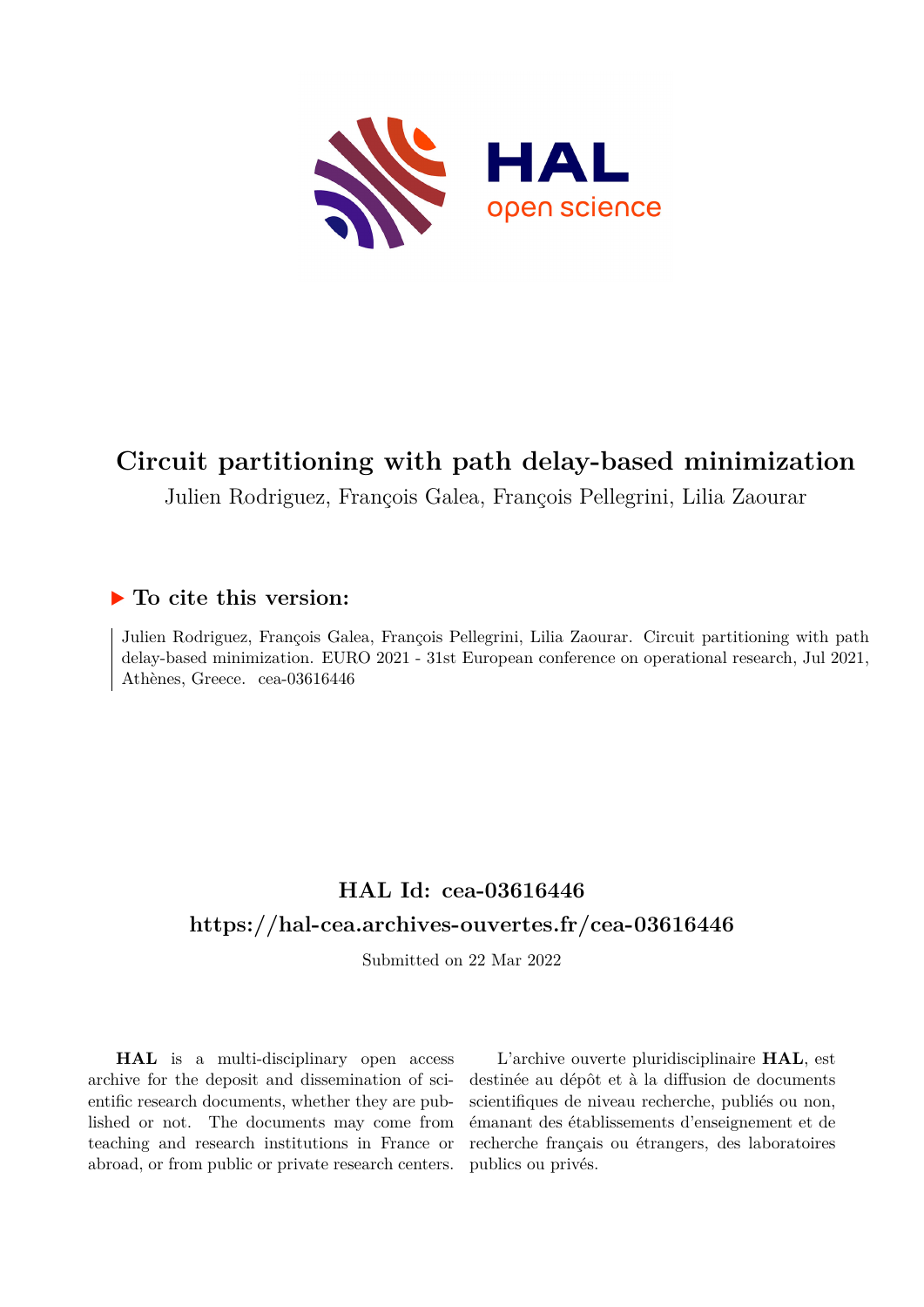## Circuit partitioning with path delay-based minimization

Julien, Rodriguez Universit´e Paris-Saclay, CEA, List, F-91120, Palaiseau, France julien.rodriguez@cea.fr

François, Galea Universit´e Paris-Saclay, CEA, List, F-91120, Palaiseau, France francois.galea@cea.fr

> François, Pellegrini Université de Bordeaux, INRIA francois.pellegrini@u-bordeaux.fr

Lilia, Zaourar Universit´e Paris-Saclay, CEA, List, F-91120, Palaiseau, France lilia.zaourar@cea.fr

March 2021

#### 1 Abstract

Hypergraph partitioning has been used in several areas including circuit partitioning for VLSI design since the 1970s. The process of evaluating and verifying a System on a Chip (SoC) involves using Field-Programmable-Gate-Arrays (FP-GAs). Nowadays, the increasing size of Integer Circuits (IC) requires partitioning them in several sub-circuits. Each one is then mapped onto a multi-FPGA platform while respecting some constraints. This work focuses on the minimization of the maximum path delay.

There are several tools that allow hypergraph partitioning, like hMETIS, PaToH and KaHyPar. These solvers minimize a "min-cut" objective function based on individual penalties for each of the cut hyperedges. The minimization problems for "min-cut" are NP-hard.

Even though this function tries to minimize the number of hyperedges (nets) between parts (vertex set), it does not solve the path delay minimization. There exist some previous works that deal with the timing constraint with good results (40

In this paper, we devise a mathematical model for the problem of IC partitioning with path-delay-based minimization that takes into account various